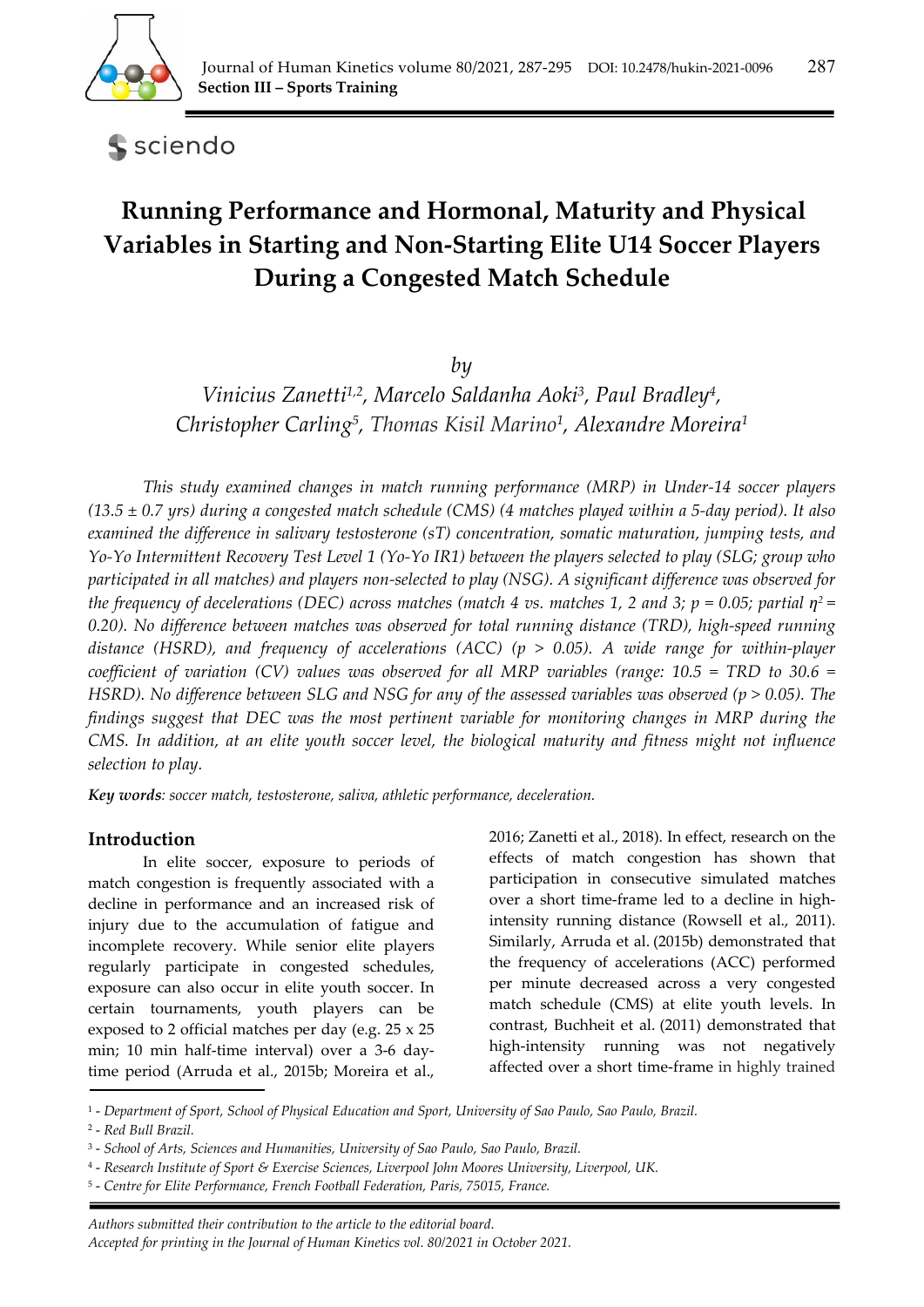pre-peak height velocity players (PHV). However, activity was "possibly" impaired in post-PHV players suggesting that changes in match running performance (MRP) over the CMS could be influenced by biological maturation. To the best of authors' knowledge, no information exists on the between and within player changes in MRP during official CMSs in elite pre-adolescent players (pre-PHV) and the potential interaction of their biological maturation status.

Research has nevertheless shown that hormonal status, determined by salivary testosterone concentration for example, influences physical and technical performance in adolescent and pre-adolescent soccer players (Di Luigi et al., 2006; Gravina et al., 2008; Moreira et al., 2013, 2017), and differences in puberty-related hormonal patterns can result in perturbations in anthropometric (Campbell et al., 2003; Kiess et al., 1995) neuromuscular function and other physical performance characteristics (Bunc and Psotta, 2001; Eisenmann and Malina, 2003). Indeed, the level of biological maturity has been reported to strongly influence selection processes in youth soccer. It is well-recognised that young soccer players who are advanced in maturity for their age are more likely to be selected into professional academies (Cumming et al., 2017). Evidence has also shown that playing time given to youth players in competition was related to their physical attributes (Deprez et al., 2015). However, there is no evidence that individual biological maturity status might be associated with the selection of elite youth players to play. Similarly, research on tournaments, where successive matches are played in a short time-frame and players deemed by coaches to have the highest potential to 'physically' cope might be favoured for selection, would be pertinent.

This study examined the degree of change in MRP in a cohort of elite under-14 soccer players over the course of a congested match competition. It also investigated the potential link between salivary testosterone (sT) concentration, maturational status, and physical test performances and the selection or not of players to participate in the competition.

## **Methods**

## *Participants*

Twenty-one elite youth soccer players

belonging to the academy of a professional soccer club, initially volunteered to participate in this study (13.5  $\pm$  0.7 yrs). The youth players were selected to train and take part in the under-14 age category of the club at the beginning of the season (March). From March to December (when the congested match competition occurred), they participated in the training program without any interruptions, except for a 15-day period of holidays, which occurred during July. Data on anthropometric characteristics (stature, body mass, sitting stature, and leg length), physical performance and salivary testosterone concentration were collected for all the cohort, one week prior to the beginning of the competition (Table 2). All players typically participated in three soccer training sessions per week (strength and conditioning training sessions and technical-tactical sessions) and competed in a weekly single match. They habitually performed one strength training session in the gym per week. This was usually done during the first part of the session followed by soccer-specific technical exercises. Specific conditioning training sessions were composed of high-intensity short running bouts (HIBs) and small-sided-games (SSGs). Players habitually performed HIBs or technical exercises prior to SSG.

Following collection of this information and data related to match participation, players were, retrospectively separated into two groups: (1) a selected group (SLG) and (2) a non-selected group (NSG). The SLG was composed of players who participated in all four assessed matches and completed a minimum 75% of total match time in every match considered for analysis. Consequently, ten outfield players (SLG) were included. Despite not maintaining rigid playing positions, as can be expected in U14 match-play, running performance data from two full backs, two central defenders, four midfielders, and two forwards were analysed.

Written informed consent was obtained from each player and their parents or guardians, respectively, and the study was approved by the local University Ethics Committee. All players underwent a thorough medical assessment to verify their health status prior to participation and were free from illness or injury at the time of this study.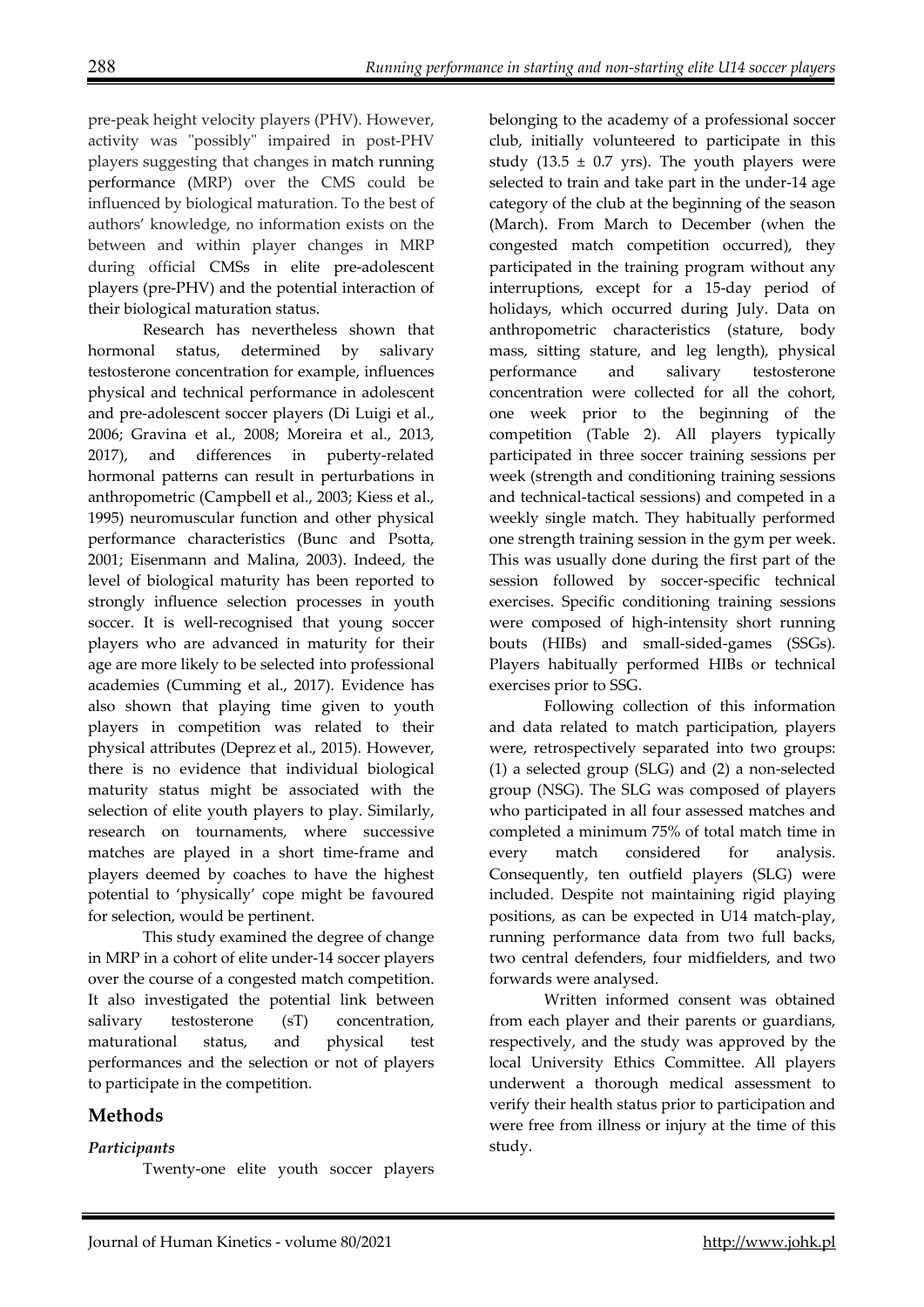### *Study design*

In a group of elite youth soccer players, one week prior to the beginning of the competition, physical tests (jumping tests and *Yo-Yo Intermittent Recovery Test Level 1 [Yo-Yo IR1])*  and anthropometric measurements were conducted. All players were familiar with the tests and experimental procedures as a whole. A morning saliva sample was collected in a fasted state (no food 6–7 h before sampling) one day before the beginning of the competition. Players were woken up approximately 15 min prior to sampling. Each player's MRP was monitored during an official CMS in which four matches (two halves of 35 min interspersed by a 10 min rest interval) were played in five days during the second week of December. The reference team won match 1, drew match 4 and lost matches 2 and 3 (Table 1). No post-match recovery strategies were prescribed during this study period. All matches were played on natural grass, and under temperate conditions (mild temperatures). Precise measures of temperature and humidity were not collected.

### *Measures*

#### *Physical tests*

#### *Countermovement (CMJ) and squat jumps (SJ).*

Each player performed both a CMJ and a SJ. For the CMJ, the player lowered themselves from an initial standing position to a self-selected position and performed a vertical jump as quickly as possible with maximal effort, keeping their hands placed on their hips. While no restrictions were placed on the knee angle attained during the eccentric phase of the jump, players were instructed to maintain straight legs during the flight. The SJ was performed as a concentric only movement (i.e., no sinking down before the vertical jump) with hand placement on the hips to remove the effects of the arm swing. Three attempts were performed for each type of the jump with a 2-min rest period between jumps. All jumps were performed on an electronic jump mat (Ergojump Jump System 1.0, CEFISE, Brazil). This jump mat provides a valid measure of jump height compared with a criterion system (*r* = .967) (Leard et al., 2007). Pilot testing conducted with players from the present study indicated that this jump mat also provides reliable measures (CV <2.0%). Similar CVs were previously reported for other elite youth soccer players (Moreira et al.,

### 2013).

## *Yo-Yo Intermittent Recovery Test Level 1 (Yo-Yo IR1)*

The Yo-Yo IR1 test was performed according to the protocol described by Bangsbo (1996) and used in previous studies with soccer players (Castagna et al., 2006; Deprez et al., 2015; Moreira et al., 2013). Players performed repeated 20-m shuttle runs, back and forth between the starting and finish lines marked by cones, at progressively increasing speeds dictated by an audio beep emitted from a CD player. Between each shuttle, players had a 10-s period of walking around a cone placed 5 m from the starting line. Failure to complete the shuttle run on two successive occasions resulted in the termination of the test, and the distance covered represented the final test result. Four assistants (researchers and staff members) were each responsible for two players as adopted in previous research (Moreira et al., 2013). The Yo-Yo IRT1 was habitually conducted by the club's coaches during the season for all age-categories and the test leaders were also highly familiar with all testing procedures. *Anthropometric measurements and maturity status assessment* 

The stature was measured with a vertical stadiometer (Welmy®, Sao Paulo, Brazil), while body mass was measured using a digital platform scale (Welmy®, Sao Paulo, Brazil) using standardized procedures (Lohman, 1988). Maturity status was assessed according to the methods described by Mirwald et al. (2002) and adopted in previous studies to evaluate maturity status of youth soccer players (Arruda et al., 2015b; Deprez et al., 2015; Moreira et al., 2013). This approach has been proposed as a somatic maturity indicator and predicts the time before or after the peak of height velocity (PHV) from measures of age, stature, body mass, sitting stature, and leg length. Thus, a maturity age of - 1.0 indicates that the player was measured 1 year before attaining peak velocity.

#### *Salivary Testosterone collection and analysis*

Morning saliva samples were collected in a fasted state one day before the beginning of the competition. Players were woken up approximately 15 min prior to sampling. In a seated position and with the head tilted slightly forward, unstimulated saliva samples were collected using the passive drool method into sterile 15 ml centrifuge tubes over a 5-min period.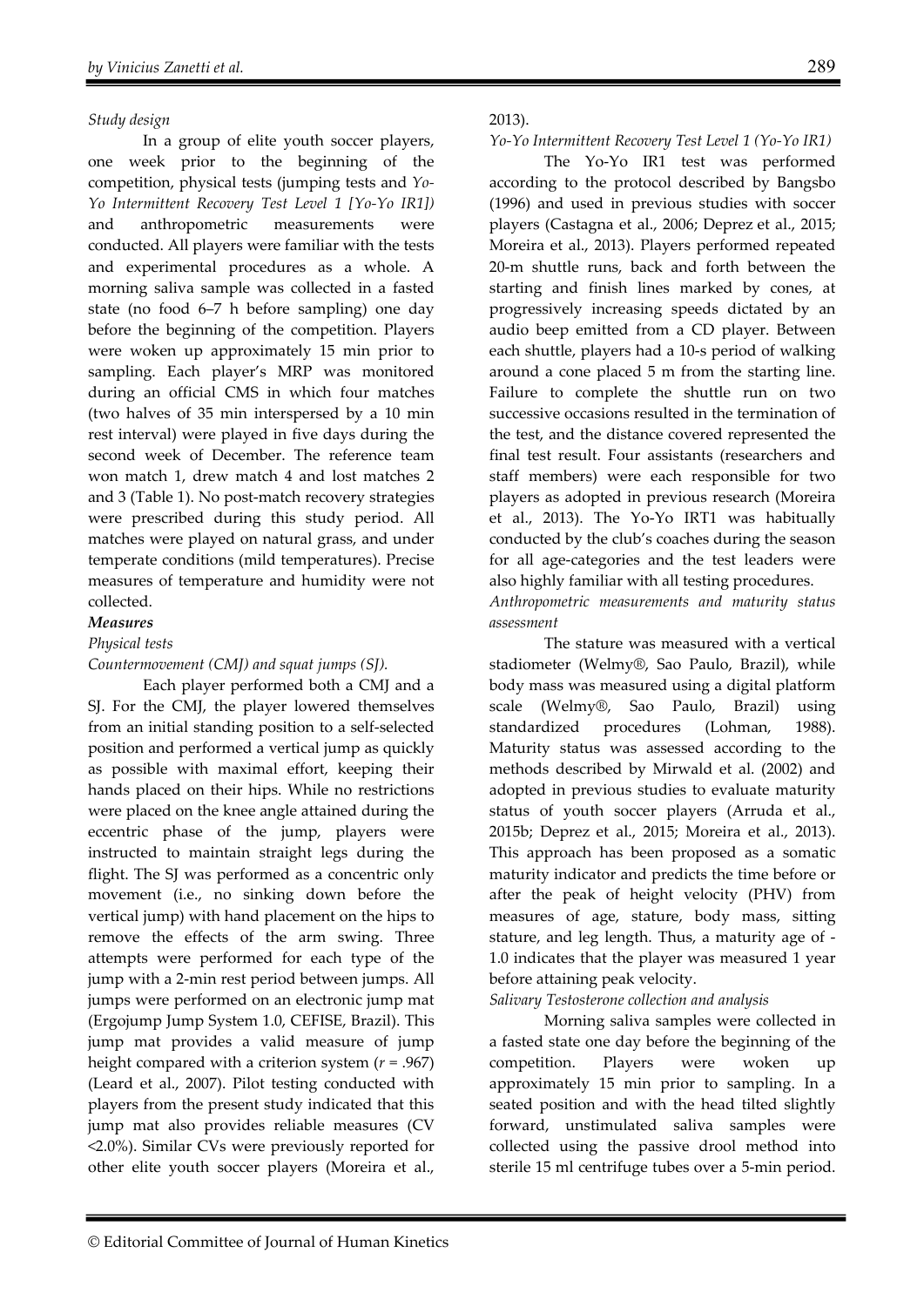The saliva samples were then stored at -80°C until assayed for testosterone concentration. Salivary testosterone (sT) concentrations were measured in duplicate using an enzyme-linked immunosorbent assay (ELISA, Salimetrics™) in accordance with the manufacturer instructions and those used previously with youth soccer players (Arruda et al., 2015a; Moreira et al., 2013, 2016, 2017). The intra-assay coefficient of variation for sT was approximately 3.0%.

## *Match Physical Performance Variables*

Each player wore a 15-Hz GPS unit coupled with a 100 Hz tri-axial accelerometer (SPI Elite, GPSports, Canberra, Australia). Players wore these units regularly during their training sessions and competitions. Each unit was harnessed between the shoulder blades and anchored using an undergarment to minimize movement. This unit provides valid and reliable measures of total and high-intensity distance covered (Johnston et al., 2014). Physical performance variables included the total running distance (TRD), high-speed running distance (HSRD; >19.8 km/h), and the number of accelerations (ACC) and decelerations (DEC) performed  $(>1.8 \text{ m}\cdot\text{s}^{-2} \text{ and } -1.8 \text{ m}\cdot\text{s}^{-2})$ , respectively). The thresholds adopted for determining ACC and DEC actions included low  $(>1.8 \text{ m} \cdot \text{s}^{-2} \text{ to } < 2.5 \text{ m} \cdot \text{s}^{-1})$ <sup>2</sup>)-, moderate- ( $>2.5$  m·s<sup>-2</sup> to < 3.5 m·s<sup>-2</sup>), and high ( $>$  $3.5 \text{ m·s}$ <sup>2</sup>). These thresholds have previously been used in elite youth soccer players to study the effects of the CMS (Arruda et al., 2015a; Zanetti et al., 2018). All variables were normalized per min of on-field playing time.

# *Statistical analysis*

Descriptive data are reported as means and standard deviation. Data normality was verified by the Shapiro-Wilk test and the homoscedasticity by the Levene's test. Independent sample t tests were then performed to verify differences in means between selected (SLG) and non-selected (NSG) groups for sT, somatic maturity (PHV), jumping (SJ and CMJ), and Yo-Yo IR1 test performance. Effect sizes (ES; Cohen's d) were also provided (Cohen, 1988; Maszczyk et al., 2011). ANOVA with repeated measures, using a Bonferroni correction if necessary (significant F-value) was performed to examine the differences in mean data of the MRP variables across the four assessed matches. The partial eta squared  $(n^2)$  was used to represent ES

and was classified as follows: small (0.0099), medium (0.0588), and large (0.1379) (Cohen, 1988). Statistical significance for all analysis was set at *p* ≤ 0.05. All analyses were performed using Statistica 13.0 software.

## **Results**

Table 2 reports data (normalized per minute of on-field playing time) and the within CV for total running distance (TRD), high-speed running distance (HSRD), ACC, and DEC for the four assessed matches. A significant main effect across matches was observed for DEC (F = 2.76; *p*  $= 0.05$ ; partial  $\eta^2 = 0.20$  [large effect]). A statistical difference was located for the last compared to the first three assessed matches ( $p < 0.05$ ). DEC significantly decreased during the 4<sup>th</sup> (last) match compared to all previous matches. Despite this reduction in DEC during the last match, no significant difference between matches was observed for TRD, HSRD, and ACC. However, a trend for a decrease from match to match was observed for these variables. Notably, a large effect ( $\eta^2$ = 0.15) was observed for ACC, and a  $\eta^2$  = 0.12 was seen for TRD. Regarding the CV, the within-player CV mean values ranged from 10.5 for TRD, to 30.6 for HSRD, with a CV of 20.9 to ACC, and 18.4 to DEC.

Table 3 reports mean and standard deviation (SD) values for the stature, body mass, PHV, CMJ, SJ, Yo-Yo IR1, and sT of selected (SLG) and nonselected (NSG) groups. No significant difference was observed between groups for any of the investigated variables.

# **Discussion**

The present study examined the degree of change in MRP in U14 players during a congested period and the potential influence of sT, maturational status, and physical test performances on the selection of players to play. The main finding was a significant decline in the number of DEC in the final match, suggesting that the accumulation of fatigue negatively affected players' capacity to perform these actions. In addition, no significant change was found for the other MRP measurements. Although, a trend for a decrease from match to match was observed for these variables. Finally, sT concentration, biological maturity status, and test performances (jumping tests and Yo-Yo IR1) did not differ between players who were selected to play (SLG)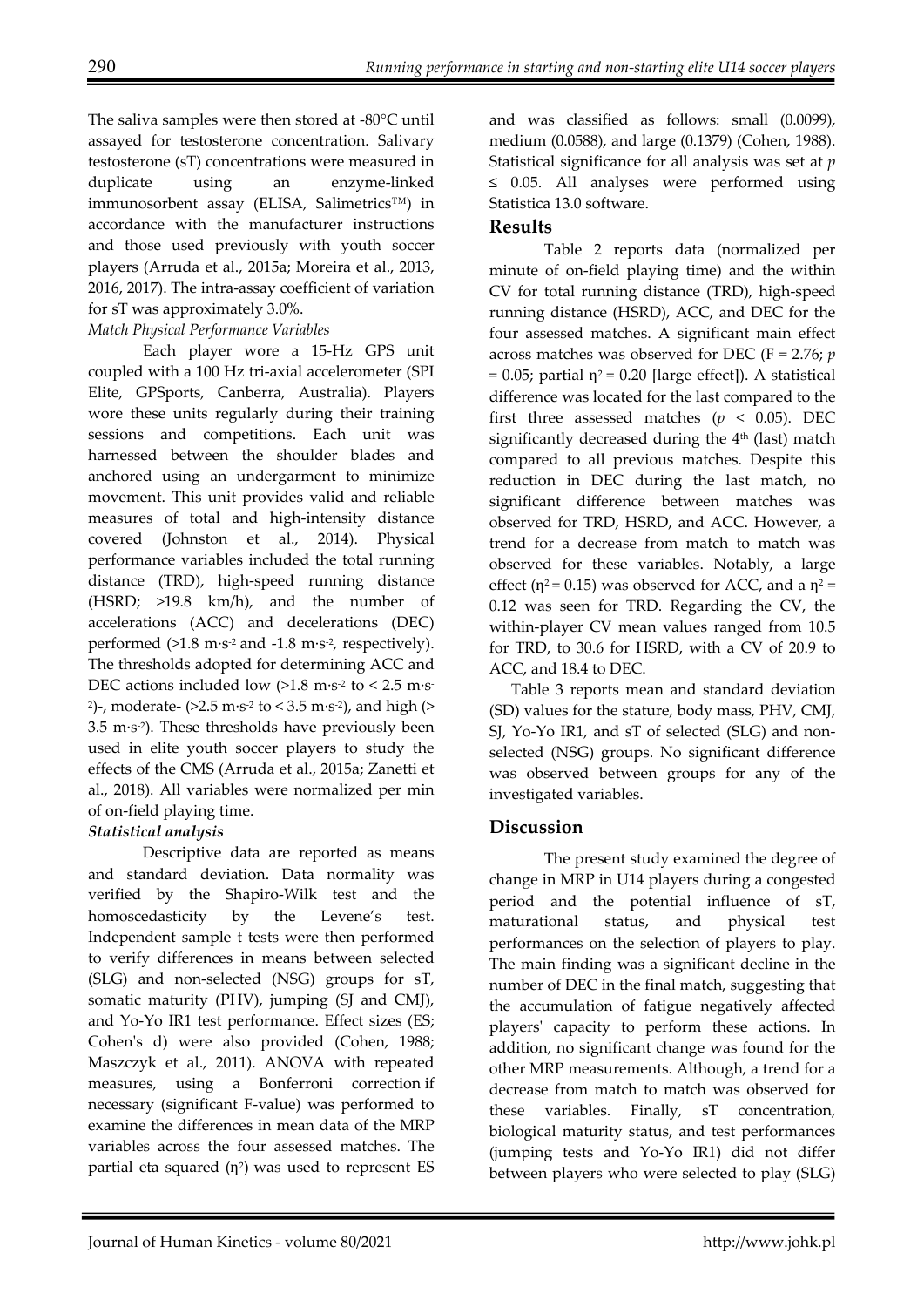The present results showed that out of several running activity variables examined, only the frequency of DEC significantly declined in the final match over a congested schedule in elite youth players although a trend for a decrease from match to match was observed for TRD and HSRD. These findings are in line with those reported by Arruda et al. (2015b) in elite U15 soccer players. The TRD and the number of highspeed runs were not impacted by an international congested tournament although a decrease in ACC frequency was observed across the competition. In senior professional players, Dupont et al. (2010) reported no changes for TRD, HSRD, sprint distance, and the number of sprints across one or two matches played per week, while Dellal et al. (2015) also demonstrated a lack of difference across six successive matches played in a short time-frame.

| Match<br>$\mathbf{1}$<br>$\overline{2}$<br>3<br>$\overline{4}$ |               | Day of the competition<br>December 14<br>December 15<br>December 16<br>December 18 |               |                 | Result<br>$1-0$<br>$0 - 2$<br>$0 - 3$<br>$2 - 2$ |      | Assessed-team<br>match outcome<br>Won<br>Lost<br>Lost<br>Draw |                 |                        |                                                                                                    |                                                                                     |                    |               |               |                |                                                                                                        |                 |
|----------------------------------------------------------------|---------------|------------------------------------------------------------------------------------|---------------|-----------------|--------------------------------------------------|------|---------------------------------------------------------------|-----------------|------------------------|----------------------------------------------------------------------------------------------------|-------------------------------------------------------------------------------------|--------------------|---------------|---------------|----------------|--------------------------------------------------------------------------------------------------------|-----------------|
|                                                                |               |                                                                                    |               |                 |                                                  |      |                                                               |                 |                        |                                                                                                    |                                                                                     |                    |               |               |                | Data normalized per minute of on-field playing time (mean $\pm$ SD) and within the players coefficient |                 |
|                                                                |               |                                                                                    |               |                 |                                                  |      |                                                               |                 |                        | of variation (CV) for total running distance (TRD), high-speed running distance (HSRD),<br>Match 1 | accelerations (ACC), and decelerations (DEC) for the 4 assessed matches.<br>Match 2 | Match <sub>3</sub> | Match 4       | $F-$<br>value | $\mathfrak{p}$ | parti<br>al $\eta^2$                                                                                   | CV              |
|                                                                |               |                                                                                    |               |                 |                                                  |      |                                                               |                 | <b>TRD</b><br>(m/min)  | $93 \pm 4$                                                                                         | $100\pm19$                                                                          | $103\pm10$         | $92 \pm 7$    | 1.62          | 0.20           | 0.12                                                                                                   | $10.5\pm8.2$    |
|                                                                |               |                                                                                    |               |                 |                                                  |      |                                                               |                 | <b>HSRD</b><br>(m/min) | $4.9 \pm 1.9$                                                                                      | $5.7 \pm 2.1$                                                                       | $4.7 \pm 1.7$      | $4.5 \pm 2.6$ | 0.55          | 0.64           | $0.04\,$                                                                                               | $30.6 \pm 20.3$ |
| <b>ACC</b><br>(n/min)                                          | $1.3\pm0.1$   | $1.4 \pm 0.2$                                                                      | $1.5 \pm 0.4$ | $1.2 \pm 0.3$   | 1.85                                             | 0.15 | 0.14                                                          | $20.9 \pm 11.5$ |                        |                                                                                                    |                                                                                     |                    |               |               |                |                                                                                                        |                 |
| <b>DEC</b><br>(n/min)                                          | $1.4 \pm 0.1$ | $1.4 \pm 0.3$                                                                      | $1.4 \pm 0.3$ | $1.1 \pm 0.2^*$ | 2.76                                             | 0.05 | 0.20                                                          | $18.4 \pm 8.4$  |                        |                                                                                                    |                                                                                     |                    |               |               |                |                                                                                                        |                 |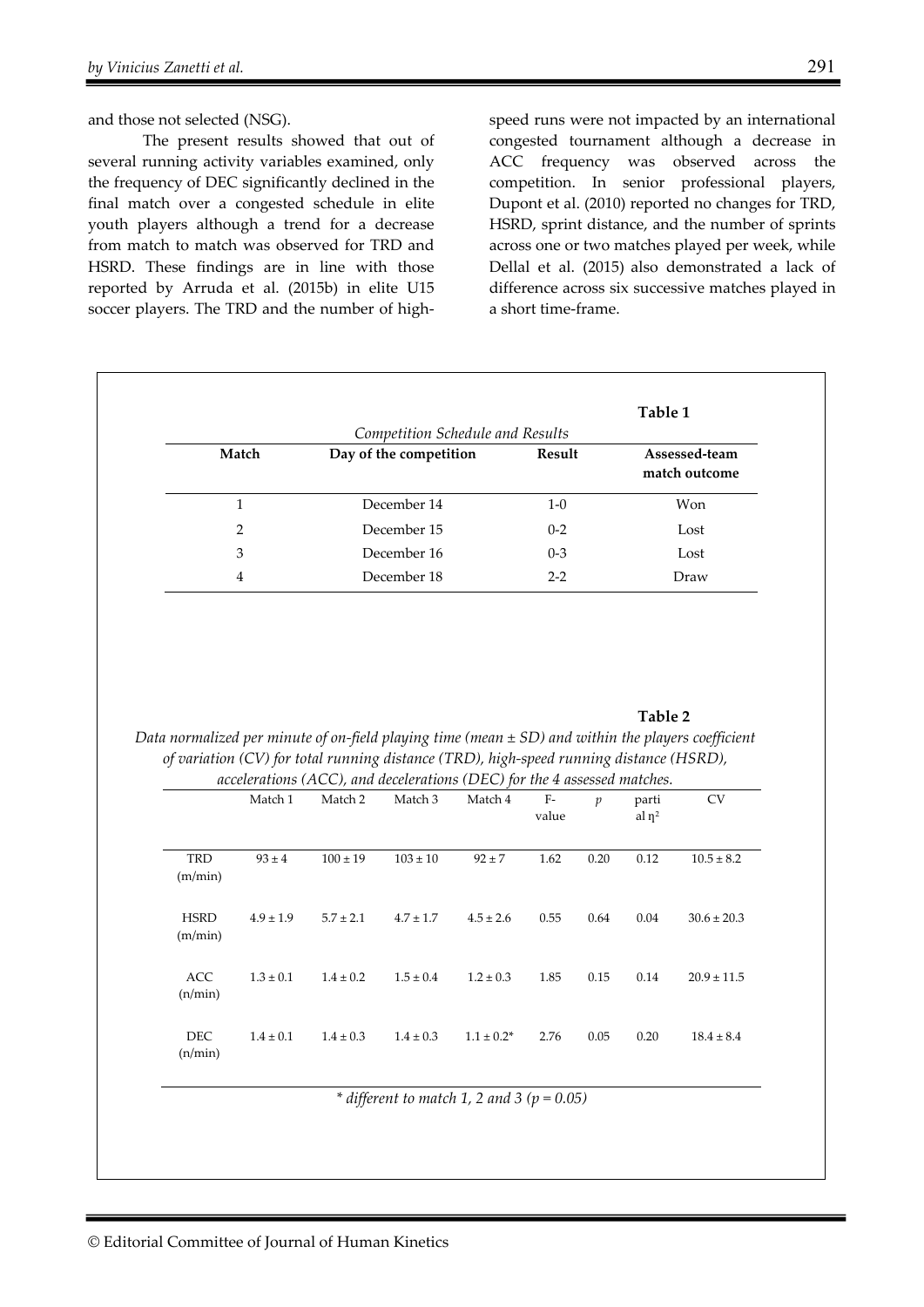|                             |                 | Table 3<br>Anthropometric and screening measures of players ( $n = 21$ ; Mean $\pm$ SD). |                          |      |  |  |
|-----------------------------|-----------------|------------------------------------------------------------------------------------------|--------------------------|------|--|--|
| Variable                    | <b>SLG</b>      | <b>NSG</b>                                                                               | t-value; <i>p</i> -value | ES   |  |  |
| Stature (cm)                | $164.6 \pm 6.6$ | $170.4 \pm 7.2$                                                                          | 1.87;0.07                | 0.84 |  |  |
| Body mass (kg)              | $56.8 \pm 6.1$  | $61.6 \pm 8.8$                                                                           | 1.36; 0.19               | 0.64 |  |  |
| PHV(yr)                     | $0.03 \pm 0.77$ | $-0.36 \pm 2.12$                                                                         | 0.55; 0.59               | 0.27 |  |  |
| $CMJ$ (cm)                  | $36.1 \pm 3.5$  | $38.5 \pm 2.8$                                                                           | 1.73; 0.10               | 0.76 |  |  |
| $SI$ (cm)                   | $33.8 \pm 3.4$  | $35.3 \pm 2.8$                                                                           | 1.06; 0.30               | 0.48 |  |  |
| $Yo-Yo IR1(m)$              | $1696 \pm 412$  | $1644 \pm 253$                                                                           | 0.34; 0.73               | 0.16 |  |  |
| $ST$ (pmol $\cdot l^{-1}$ ) | $221 \pm 72$    | $191 \pm 50$                                                                             | 1.06; 0.30               | 0.49 |  |  |

*CMJ = countermovement jump; SJ = squat jump; Yo-Yo IRT1 = Yo-Yo Intermittent Recovery Test Level 1; sT = salivary testosterone; ES = effect size.* 

The DEC contributes a substantial part of the total external load across all player positions (Dalen et al., 2016) and therefore can be considered pertinent for monitoring alteration in MRP, notably across congested periods. This result regarding DEC leads us to suggest that accumulated fatigue and the inherent muscle damage incurred when playing successive matches in a short time-frame negatively affect this aspect of running performance in elite preadolescent players. Guilhem et al. (2016), for example, demonstrated that the strain applied to human muscle fibres during eccentric contractions strongly influenced the magnitude of muscle damage. Eccentric contractions are inherent to actions involving DEC, and studies in professional soccer players (Nedelec et al., 2014) and other team sports (Lakomy and Haydon, 2004) have shown the association between neuromuscular fatigue and DEC. Nedelec et al. (2014) studying professional soccer players, reported that neuromuscular fatigue observed post-match was dependent upon the number of sprints and hard changes in direction performed during the match. Lakomy and Haydon (2004) showed that the DEC component was associated with fatigue and performance during repeated sprint efforts in male elite hockey players. Combined, these results indicate the relevance of monitoring hard changes in direction, ACC and

DEC events to better enable estimations of postmatch fatigue during matches and subsequently inform recovery strategies.

It is also important to highlight the usefulness of within player variation measures (CV) to examine changes from match to match. A wide range for within player CVs was observed in the present study; CV of 10.5% for TRD and 30.6% for HSRD, adding pertinent information to the literature regarding within variation in elite preadolescent soccer players during a congested match competition. Recently, Doncaster and Unnithan (2019) demonstrated a large variation in match physical performance measurements among youth players during three, 2 x 20 min, 11 vs. 11 matches. Indeed, Carling et al. (2012) investigating the effects of a prolonged period of fixture congestion (8 successive matches over a 26-day period) in senior professional soccer players, reported not too dissimilar mean CV values compared to those observed herein: 5.7% and 33.5%, for total distance run and that performed at high-intensities, respectively. The present results add to these findings as they not only demonstrate that individual variation should be used to interpret a possible change from match to match in elite youth players, but show that a high within player variation exists in youth congested match competition, notably, for HSRD.

Biological maturity status has been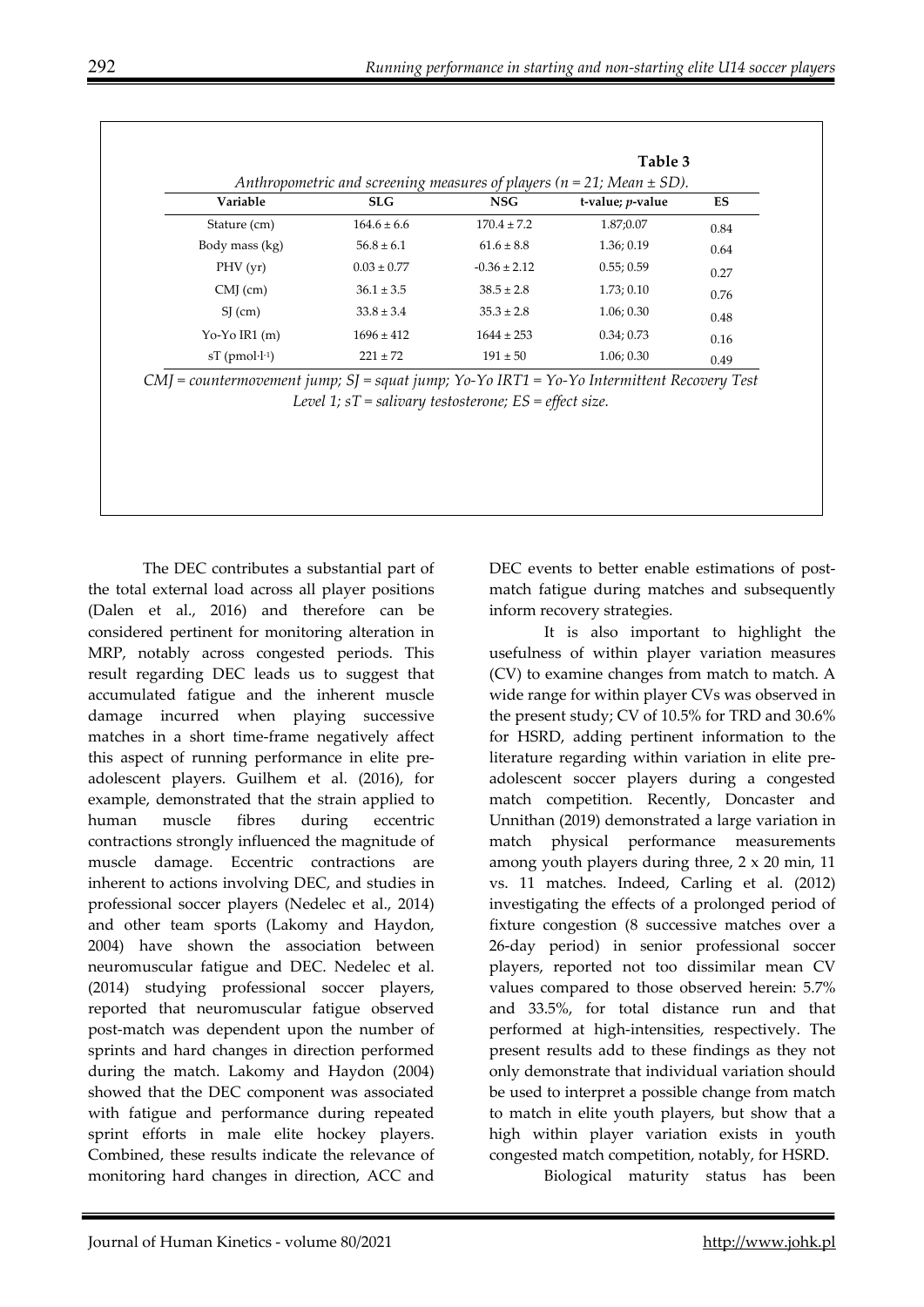reported to affect selection policies in youth soccer (Cumming et al., 2017) and other team sports (Saavedra et al., 2020; Lago-Fuentes et al., 2020), and playing time given to youth players during competition has been reported to be related to their individual physical attributes (Deprez et al., 2015). On this basis, these findings would suggest that in the present study, such differences would also exist between the SLG and NSG for sT, PHV, and fitness performance. However, no difference between the SLG and NSG for any of these variables was observed. These results are in agreement with those presented by Gravina et al. (2008) in youth Spanish soccer players. The authors reported no significant difference in salivary testosterone concentration, anthropometric measurements, aerobic capacity, and in countermovement and vertical jump performances at the beginning of the season, between first team players (starting players) and reserves. Recently, Hoppe et al. (2020) also reported no difference between starting and nonstarting U17 and U19 German elite junior soccer players, for fat-free mass, VO2max, respiratory exchange ratio, running economy, and physical performance measures, such as time to exhaustion, one repetition maximum in the bench press, and jumping capacity. The current results add to this literature, suggesting that at the highest performance level, means in elite youth players, at least in those U14 elite soccer players participating in a congested match competition, the factors associated with hormonal concentration, anthropometric measurements and physical performance may not be the most appropriate variables for discriminating the selection of players to participate in the matches.

The present investigation adds novel information to the existing literature on match congestion in elite youth soccer. Indeed, it is important to highlight that the present findings are representative of elite male U14 players playing in a very unique CMS which has not been previously addressed. However, some limitations should be acknowledged. As players from only one team were assessed, caution is required in making inferences regarding the results and in applications for other elite soccer settings and further data on other congested periods are necessary. Match-to-match variations in performance might have been influenced by contextual factors such as the tactical strategies adopted by the coaching staff, the influence of the opposition teams and the match score and the outcome.

In summary, present findings demonstrate that the DEC was the sole running performance metric identified as discriminating between matches during a CMS, suggesting that this parameter may be used to monitor changes in match performance during CMSs in youth, preadolescent players. No difference between matches was detected for TRD, HSRD, and ACC, despite a trend for a decrease from match to match for these variables. A wide range of the within-player CV was observed for all MRP variables. Owing to the observed large within players' CV, coaches should be aware to use within player variation metrics for interpreting changes from match to match. Finally, no difference was observed between starting and non-starting players for sT concentration, maturity status, and performance tests (jumping tests and Yo-Yo IR1).

## **Acknowledgements**

The authors would like to thank all participants, players, and research support staff involved in this study for their committed participation. This research was supported by the Fundação de Amparo à Pesquisa do Estado de São Paulo – São Paulo, Brazil (São Paulo Research Foundation; Grants: 2012/20309-3 and 2013/24193-2). This study was financed in part by the "Coordenação de Aperfeiçoamento de Pessoal de Nível Superior". Brasil (CAPES). Finance Code 001. A.M. is supported by CNPq (302235/2018-3), and M.S.A is supported by CNPp (306457/2017-2).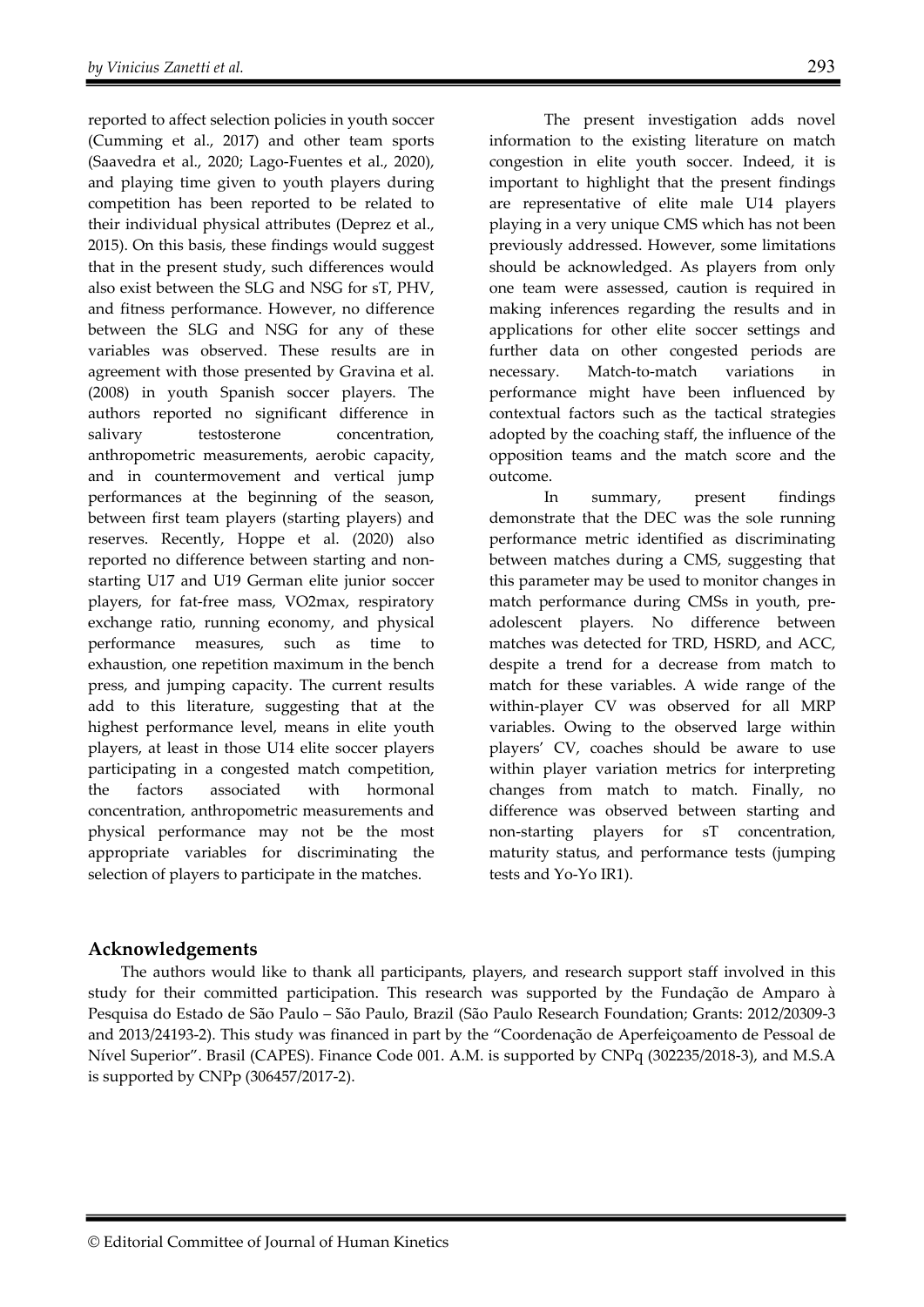## **References**

- Arruda AF, Aoki MS, Freitas CG, Spigolon LM, Franciscon C, Moreira A. Testosterone concentration and lower limb power over an entire competitive season in elite young soccer players. *J Strength Cond Res*, 2015; 29(12): 3380–3385. doi:10.1519/JSC.0000000000000993
- Arruda AF, Carling C, Zanetti V, Aoki MS, Coutts AJ, Moreira A. Effects of a very congested match schedule on body-load impacts, accelerations, and running measures in youth soccer players. *Int J Sports Physiol Perform*, 2015; 10(2): 248–252. doi:10.1123/ijspp.2014-0148
- Bangsbo J. *Yo-Yo Test*. Copenhagen: HO Storm, 36; 1996
- Buchheit M, Horobeanu C, Mendez-Villanueva A, Simpson BM, Bourdon PC. Effects of age and spa treatment on match running performance over two consecutive games in highly trained young soccer players. *J Sports Sci*, 2011; 29(6): 591–598. doi:10.1080/02640414.2010.546424
- Bunc V, Psotta R. Physiological profile of very young soccer players. *J Sports Med Phys Fitness*, 2001; 41(3): 337–341
- Campbell B, O'Rourke MT, Lipson SF. Salivary testosterone and body composition among Ariaal males. *Am J Hum Biol*, 2003; 15(5): 697–708.doi:10.1002/ajhb.10203
- Carling C, Le Gall F, Dupont G. Are physical performance and injury risk in a professional soccer team in match-play affected over a prolonged period of fixture congestion? *Int J Sports Med.* 2012, 33(1): 36-42. doi:10.1055/s-0031-1283190
- Castagna C, Impellizzeri FM, Chamari K, Carlomagno D, Rampinini E. Aerobic fitness and yo-yo continuous and intermittent tests performances in soccer players: a correlation study. *J Strength Cond Res*, 2006; 20(2): 320–325. doi:10.1519/R-18065.1
- Cohen J. *Statistical Power Analysis for the Behavioural Science*. 2nd ed.; 1988
- Cumming, SP, Lloyd RS, Oliver JL, Eisenmann, JC, Malina RM. Bio-banding in Sport: Applications to Competition, Talent Identification, and Strength and Conditioning of Youth Athletes**.** *Strength Cond J*, 2017; 39(2): 34-47. doi: 10.1519/SSC.0000000000000281
- Dalen T, Ingebrigtsen J, Ettema G, Hjelde GH, Wisløff U. Player Load, Acceleration, and Deceleration During Forty-Five Competitive Matches of Elite Soccer. *J Strength Cond Res*. 2016, 30(2): 351–359. doi:10.1519/JSC.0000000000001063
- Dellal A, Lago-Peñas C, Rey E, Chamari K, Orhant E. The effects of a congested fixture period on physical performance, technical activity and injury rate during matches in a professional soccer team. *Br J Sports Med*, 2015; 49(6): 390–394. doi:10.1136/bjsports-2012-091290
- Deprez DN, Fransen J, Lenoir M, Philippaerts RM, Vaeyens R. A retrospective study on anthropometrical, physical fitness, and motor coordination characteristics that influence dropout, contract status, and first-team playing time in high-level soccer players aged eight to eighteen years. *J Strength Cond Res.*  2015*,* 29(6): 1692–1704. doi:10.1519/JSC.0000000000000806
- Di Luigi L, Baldari C, Gallotta MC, Perroni F, Romanelli F, Lenzi A, Guidetti L. Salivary steroids at rest and after a training load in young male athletes: relationship with chronological age and pubertal development. *Int J Sports Med*, 2006; 27(9): 709–717. doi:10.1055/s-2005-872931
- Doncaster G; Unnithan V. Between-Game Variation of physical soccer performance measures in highly trained youth soccer players. *J Strength Cond Res*, 2019; 33(7): 1912–1920. doi:10.1519/JSC.0000000000002132
- Dupont G, Nedelec M, McCall A, McCormack D, Berthoin S, Wisløff U. Effect of 2 soccer matches in a week on physical performance and injury rate. *Am J Sports Med,* 2010, 38: 1752–1758. doi:10.1177/0363546510361236
- Eisenmann JC, Malina RM. Age- and sex-associated variation in neuromuscular capacities of adolescent distance runners. *J Sports Sci*, 2003; 21(7): 551–557. doi:10.1080/0264041031000101845
- Gravina L, Gil SM, Ruiz F, Zubero J, Gil J, Irazusta J. Anthropometric and physiological differences between first team and reserve soccer players aged 10-14 years at the beginning and end of the season. *J Strength Cond Res*, 2008; 22(4): 1308–1314. doi:10.1519/JSC.0b013e31816a5c8e
- Guilhem G, Doguet V, Hauraix H, Lacourpaille L, Jubeau M, Nordez A, Dorel S. Muscle force loss and soreness subsequent to maximal eccentric contractions depend on the amount of fascicle strain